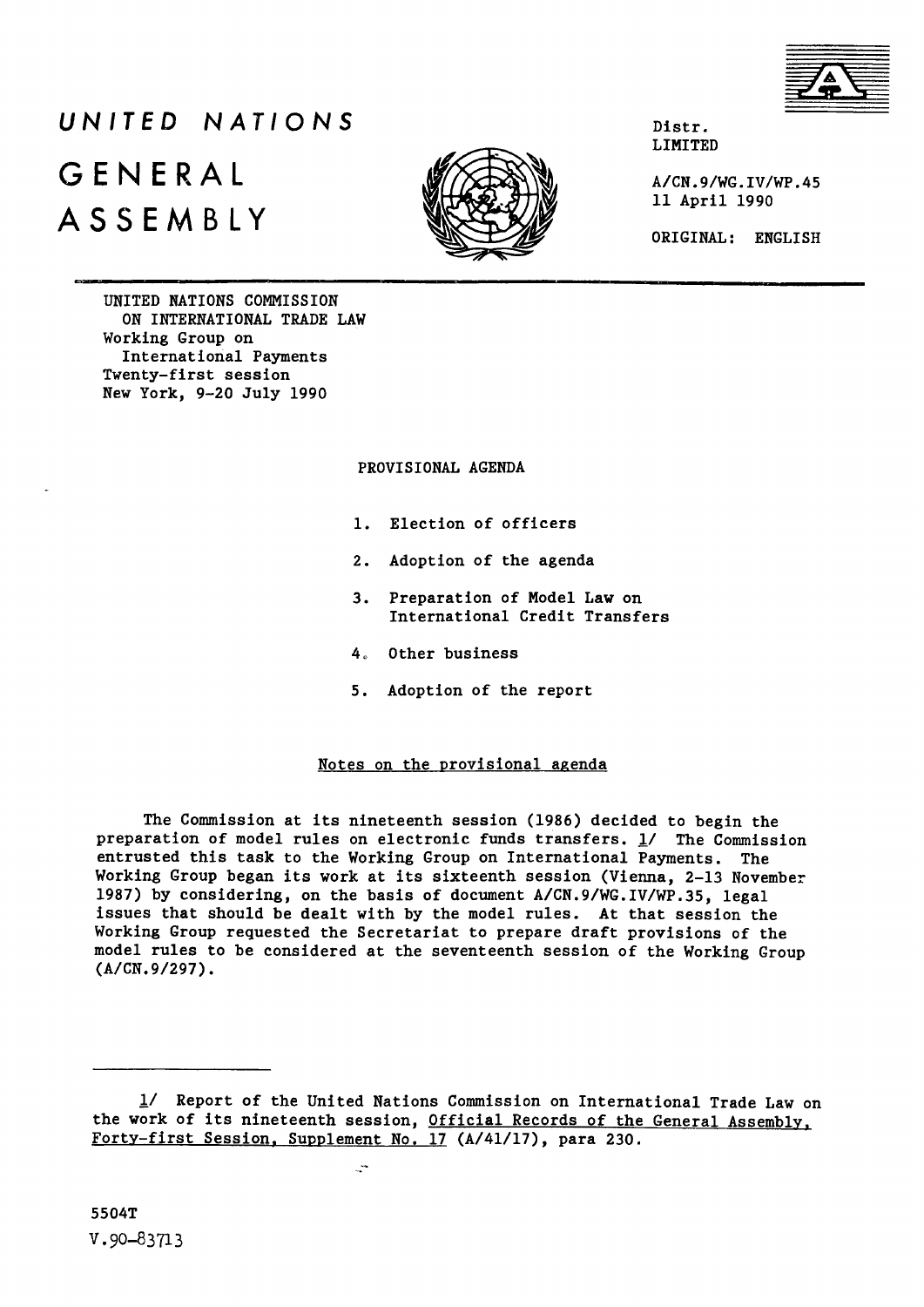**A/CN.9/WG.IV/WP.45 English Page 2**

**At its seventeenth session (New York, 5-15 July 1988) the Working Group considered a draft of Model Rules on Electronic Funds Transfers prepared by the Secretariat (A/CN.9/WG.IV/WP.37). At the conclusion of the session the Working Group requested the Secretariat to prepare a revised draft of the Model Rules taking into account the considerations and the decisions of the Working Group (A/CN.9/317, para 10).**

**At its eighteenth session (Vienna, 5-16 December 1988) the Working Group considered the revised draft prepared by the secretariat contained in A/CN.9/WG.IV/WP.39. The Working Group decided that the name of the draft should be changed to draft Model Law on International Credit Transfers.**

**The Working Group continued its consideration of the draft provisions at its nineteenth session held in New York from 10 to 21 July 1989. During the session a drafting group prepared a restructured text of the draft Model Law which was discussed at the twentieth session of the Working Group (Vienna, 27 November-8 December 1989. The text of the Model Law to be considered by the Working Group is contained the report of the twentieth session of the Working Group (A/CN.9/329, annex) as well as in A/CN.9/WG.IV/WP.46 with comments.**

**At the twentieth session of the Working Group the delegation of the United States suggested the possibility of restructuring the Model Law into two parts** 2 **one applicable to high-speed systems and another applicable to slower systems. It is the understanding of the Secretariat that the delegation of the United States hopes to have a draft of such a revision available for the consideration of the Working Group.**

**The Working Group is composed of all States members of the Commission. These are:**

Argentina, Bulgaria, Cameroon, Canada, Chile, China, Costa Rica, Cuba, **Cyprus, Czechoslovakia, Denmark, Egypt, Franccj Germany, Federal Republic of, Hungary, India, Iran, Iraq, Italy, Japan, Kenya, Lesotho, Libyan Arab Jamahiriya, Mexico, Morocco, Netherlands, Nigeria, Sierra Leone, Singapore, Spain, Togo, Union of Soviet Socialist Republics, United Kingdom of Great Britain and Northern Ireland, United States of America, Uruguay, and Yugoslavia.**

### **Item 1. Election of officers**

**The Working Group, in accordance with its practice at previous sessions, may wish to elect a Chairman and a Rapporteur.**

#### **Item 3. Preparation of Model Law on International Credit Transfers**

**The following documents will be made available at the session:**

**(a) Report of the Working Group on International Payments on the work of its sixteenth session (A/CN.9/297);**

**(b) Report of the Working Group on International Payments on the work of its seventeenth session (A/CN.9/317);**